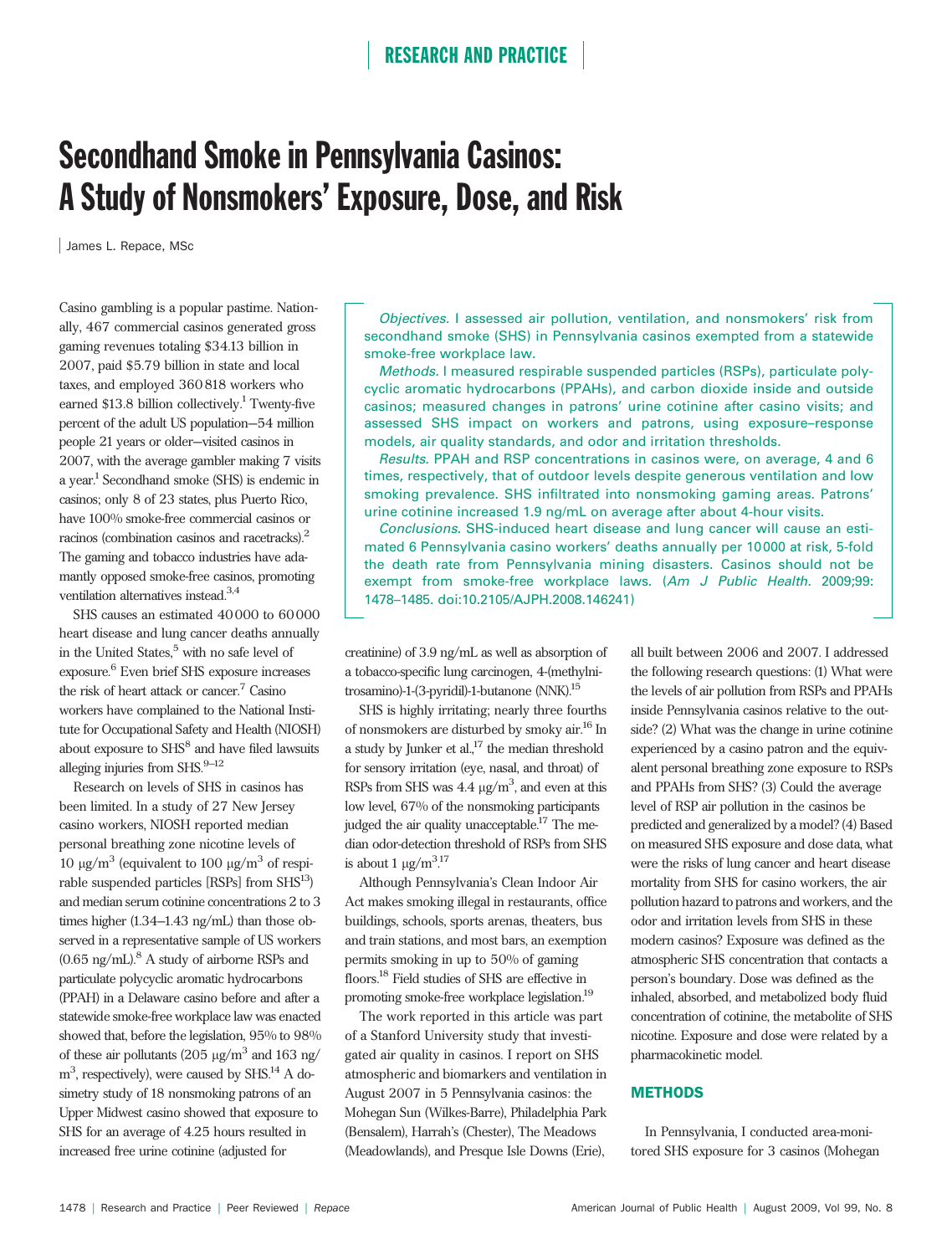Sun, Philadelphia Park, and Harrah's) and dose of SHS in 8 patrons for 3 casinos (The Meadows, Philadelphia Park, and Presque Isle Downs), with 1 casino in both the area-monitored and dose portion of the study. Each areamonitored casino was sampled once, and measurements for burning cigarette density, carbon dioxide as an index of ventilation, and pollutant concentration were obtained. Casinos were not informed of the monitoring, to prevent bias or interference.<sup>8,14,15</sup> SHS dose (urine cotinine) $^{20}$  was measured in 8 volunteer patrons who visited 3 casinos (3 volunteers at The Meadows, 3 at Philadelphia Park, and 2 at Presque Isle Downs; 1 volunteer sample from the last-named casino was lost to follow-up). Models were used to generalize air quality measurements and to transform dose into personal exposure. Health and welfare effects for casino patrons and workers were assessed through the use of odor and irritation thresholds, air quality standards, and exposure–response models.

#### Atmospheric and Biomarker **Measurements**

A SidePak AM510 aerosol monitor (calibration factor=0.39; TSI Inc, St Paul, MN) measured real-time area RSP concentrations in 10-second intervals (i.e.,  $PM_{2.5}$ , particulate matter less than  $2.5 \mu$ g in diameter that can easily be inhaled into the lungs and is copiously emitted by cigarettes, pipes, and cigars).<sup>21,22</sup> A synchronized EcoChem PAS 2000CE (Eco-Chem Analytics Inc, League City, TX) measured carcinogenic and atherogenic particulate-phase PPAHs in 10-second intervals; a TelAire carbon dioxide  $(CO<sub>2</sub>)$  monitor (General Electric, Fairfield, CT) assessed ventilation.<sup>22</sup> Room dimensions, person counts, average number of burning cigarettes, and times of entry and departure were recorded.14,20,22

Free urine cotinine, a sensitive SHS biomarker, was measured by liquid chromatography–tandem mass spectrometry (quantitation limit=0.1 ng/mL) from samples provided by local nonsmoking volunteer patrons before and after each 4- to 5-hour casino visit during which they played slot machines. Local clinics processed and shipped samples. Cotinine analyses were provided by E. Giesbrecht of the Center for Addiction and Mental Health, University of Toronto, Ontario. Volunteers were requested to avoid SHS for 1 week prior to

casino visits. Postvisit urine samples were collected on the following day.

#### Ventilation and Air Exchange Rates

The American Society of Heating Refrigerating and Air Conditioning Engineers (ASHRAE) prescribes ventilation rates based on building use (e.g., offices, restaurants, bars, and casinos) and maximum area occupancy. Ventilation rates for casinos in which smoking is permitted (hereafter called ''smoking casinos'') were last prescribed by obsolete ASHRAE standard 62- 2001, which I used to evaluate measured ventilation rates.<sup>23</sup> This standard recommended an outdoor air supply rate for casinos of 30  $\text{ft}^3/\text{min}$ per occupant (or 15 L/sec per occupant) for a maximum (default) occupancy of 120 persons per 1000  $\text{ft}^2$  of floor area. Since 2005, before any of these casinos were built, ASHRAE has recommended ventilation rates only for nonsmoking premises, citing numerous government reports linking SHS exposure to disease.<sup>24</sup>

Ventilation rates per occupant relate to air exchange rates (the number of times in 1 hour that the air in a room is completely replaced with outside air) as follows: assuming a 14-foot ceiling, the ASHRAE 62–2001 default air exchange rate  $C_v$  for a casino at maximum design occupancy is calculated as:

(1)  $C_v = (30 \text{ ft}^3/\text{min per occupant})$  $\times$  (120 occupants/14 000 ft<sup>3</sup>])  $\times$  (60 min/h)  $= 15$  outdoor air changes per hour  $(h^{-1})$ ,

where  $C_v$  is the dilution rate of indoor pollution by ventilation.<sup>25</sup>

#### Predicted Prevalence of Active Smoking

The percentage of gamblers who smoke is less than or equal to the percentage of smokers in the adult population.<sup>26</sup> The estimated prevalence of smoking in Pennsylvania (among those aged 18 years or older) ranges from 23% to 29% for the various regions of Pennsylvania and averages 25%.27 Thus, for a large group of adults encountered at random in a Pennsylvania casino, about 25% might be expected to be smokers. However, only one third of the smokers would be expected to be observed smoking cigarettes at any given time. $^{14,26}$ The average number of active smokers (i.e., those with burning cigarettes) is thus

expected to be one third of 25%, or 8.3%  $(range=7.7\% - 9.7\%).$ 

#### Predicted Active Smoker Density

SHS levels are directly proportional to smoker density.14,26 If the prevalence of smoking among a casino's patrons equals the smoking prevalence for Pennsylvania, then at the ASHRAE maximum occupancy, and assuming a 14-foot ceiling and a unit floor area of 1000  $\text{ft}^2$ (for a volume of  $14000 \text{ ft}^3$ , or  $396 \text{ m}^3$ ), the burning cigarette density (i.e., active smoker density) is:

- $(2) D<sub>s</sub> = (8.3 active smokers / 100 occurs)$  $\times (120$  occupants / 396 m<sup>3</sup>)
	- $= 2.52$  active smokers per 100 m<sup>3</sup>.

#### The Active Smoker Model

The effect of ventilation on SHS levels may be understood by a simple analogy. Imagine a bathtub in which water is running in and draining out at such a rate that the water level remains constant. At the same time, India ink is poured in uniformly, turning the water black. To clarify the water while keeping its level in the tub constant, water ingress and egress must be increased by the same amount; the water will then become a shade of gray. The lightest gray obtainable (i.e., the clearest the water can ever get) will be a balance between the rate the ink enters and the maximum rate of water flow. The tub water can never regain its pristine state while ink is still pouring in. The ink pouring rate is analogous to the smoking rate, the water flow rate is analogous to the air exchange rate, and the amount of water in the tub is analogous to the space volume. The shade of gray (i.e., the degree of pollution) is analogous to the SHS concentration. This is the essence of the Active Smoker Model, which calculates the amount of RSP pollution from SHS in the air.<sup>14,25</sup>

In algebraic terms, the Active Smoker Model, which shows that the ratio of burning cigarette density,  $D_s$ , to the air exchange rate,  $C_v$ , predicts time-averaged concentrations of RSP from SHS.14 The units of SHS RSP are micrograms per cubic meter of air; the numerical constant incorporates the surface adsorption rate (adding 30% to the ventilation rate), the smoking rate, and the emission rate of RSP from SHS and has units of microgram-hours per burning cigarette.<sup>25</sup> Thus, the predicted concentration of RSP from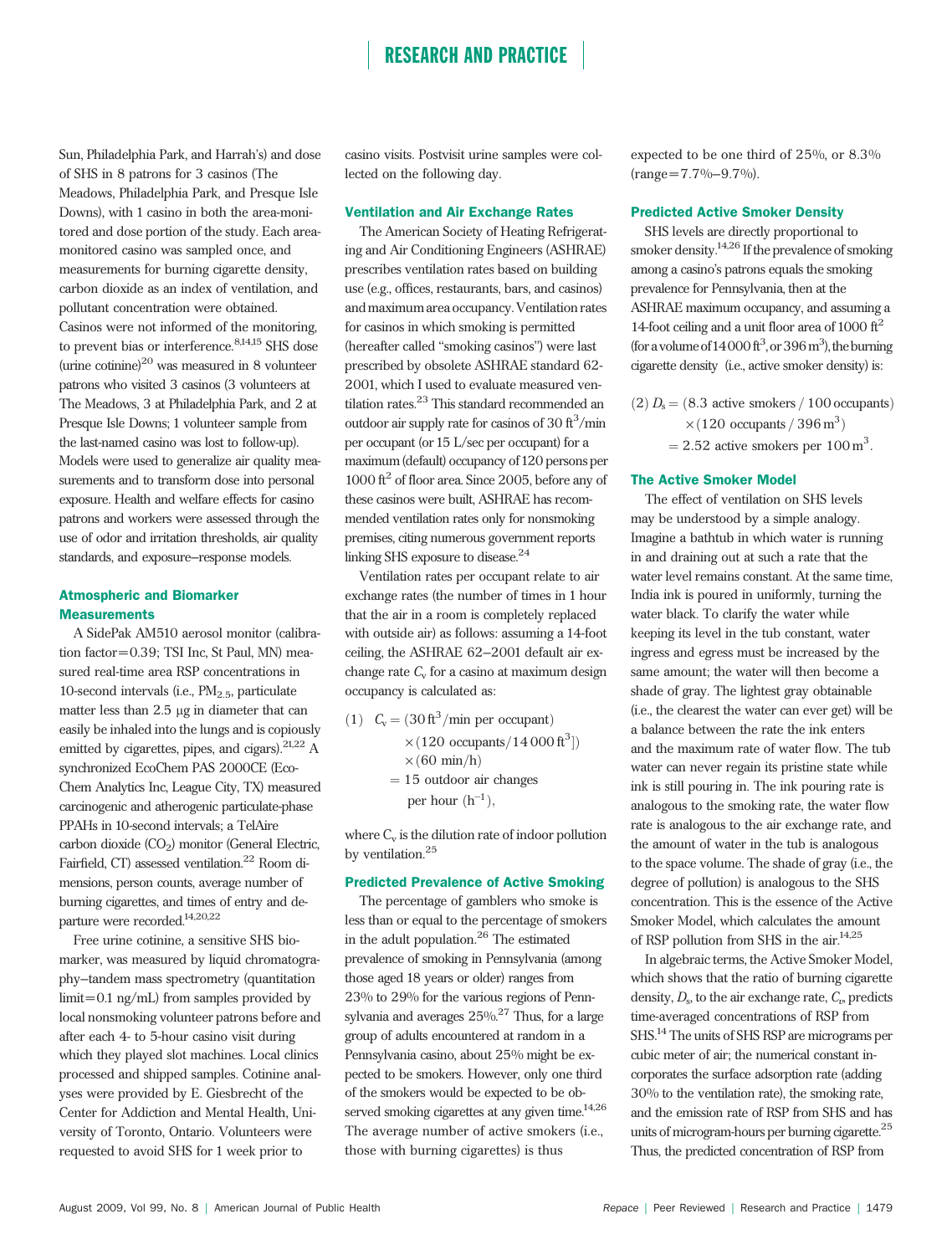SHS for a Pennsylvania smoking casino, assuming ASHRAE 2001 default occupancy and ventilation and Pennsylvania's smoking prevalence, is calculated as:

(3) SHS RSP<sub>casino</sub> = 
$$
650D_s/C_v
$$
  
=  $650(2.52 \text{ BC} / 100 \text{ m}^3)/$   
 $(15h^{-1})$   
=  $109\mu\text{g/m}^3$ .

Because both  $D_s$  and  $C_v$  contain volume in the denominator, SHS RSP<sub>casino</sub> depends on the ratio of the generation rate to the removal rate and is volume independent. Assuming a background RSP concentration of 12  $\mu$ g/m<sup>3</sup> from outdoor non-SHS sources infiltrating indoors,<sup>28</sup> a field study of fine-particle pollution that results from smoking in a Pennsylvania casino with ASHRAE default levels of occupancy and ventilation (full occupancy, average smoking prevalence, and standard ventilation rate) would be expected to show an estimated total RSP concentration of about 109+12=121  $\mu$ g/m<sup>3</sup>. This result serves as a prediction of expected casino total RSP concentrations under ASHRAE standard conditions, and it generalizes the results of the field study to casinos having different occupancies, volumes, smoker densities, or air exchange rates. The corresponding expected SHS nicotine concentration<sup>13,29</sup> is:

(4) 
$$
N_{\text{casino}} = SHS RSP_{\text{casino}}/10
$$

$$
= 109 \mu g/m^3/10 = 10.9 \mu g/m^3,
$$

which is within 10% of NIOSH measurements.<sup>8</sup>

#### Carbon Dioxide and Per-Occupant Ventilation Rates

Design ventilation rates can be compared with actual ventilation rates by measuring the difference between the  $CO<sub>2</sub>$  concentrations in the casinos and outdoors. ASHRAE standard  $62-2001^{23}$  specifies an equation for  $C_s$ , the equilibrium CO<sub>2</sub> concentration in parts per million (ppm) in a building. If equilibrium is not present (i.e., if the  $CO<sub>2</sub>$  concentration has not reached steady state), ventilation rates will be overestimated. The ASHRAE equation is:

(5) 
$$
C_{s} = (G/V_{o}) + C_{o},
$$

where  $V_0$  is the outdoor airflow rate per occupant recommended by ASHRAE

62-2001 for gambling casinos that permit smoking (30 ft<sup>3</sup>/min per occupant, or 15 L/sec per occupant),  $C_0$  is the default outdoor air  $CO_2$ concentration (400 ppm), and G is the conversion factor (5000 ppm/L/sec per occupant). Thus, for an ASHRAE standard 62-2001 casino, the expected  $CO<sub>2</sub>$  concentration for the default occupancy and prescribed ventilation rate is  $C_s = (5000/15) + 400 = 733$  ppm.

#### Relationship Between Markers

Dosimetry captures personal breathing zone exposure to SHS much better than area monitors, because dosimetry incorporates exposure concentration, duration, proximity, and respiration rate. I used dosimetry to assess SHS risk.25,29,30 Personal breathing zone exposure to RSPs from SHS can be estimated by measuring urine cotinine with the "Rosetta stone" equations.29 Equation 6 relates RSPs from SHS to urine cotinine, U, for an assumed respiration rate of  $0.7 \text{ m}^3$ /hour for a person sitting and gambling.<sup>20,29</sup> For example, for an  $H=4$ -hour exposure duration, the average time spent gambling

by 5 of 7 of the volunteer patrons, the cotinineestimated SHS-RSP concentration is:

(6) SHS RSP<sub>casino</sub>=364 U/H = 
$$
91U(\mu g/m^3)
$$
.

Because cotinine levels decay exponentially after 11 hours, I normalized all measured doses to 11 hours using the mean life for cotinine.<sup>29</sup>

#### RESULTS

For 3 of the casinos in which air quality was measured by area monitors (Mohegan Sun, Philadelphia Park, and Harrah's), the average RSP concentration measured in the smoking areas was 106  $\mu$ g/m<sup>3</sup> (range=84–133  $\mu$ g/m<sup>3</sup>), 6 times higher than the outdoor average of 18  $\mu$ g/m<sup>3</sup> (range=10–28  $\mu$ g/m<sup>3</sup>). The average total RSP for the ASHRAE-standard casino predicted by the Active Smoker Model was 121  $\mu$ g/m<sup>3</sup>, a 14% difference. Figure 1 shows the measured indoor and outdoor RSP concentrations at the Mohegan Sun (late Wednesday



Note. Measurements were taken on August 15 at the Mohegan Sun (late Wednesday morning) and Philadelphia Park (midafternoon Wednesday), and on August 31 at Harrah's (Friday evening).

FIGURE 1—Measured indoor and outdoor levels of respirable suspended particles (RSPs) at the Mohegan Sun, Philadelphia Park, and Harrah's casinos: Pennsylvania, 2007.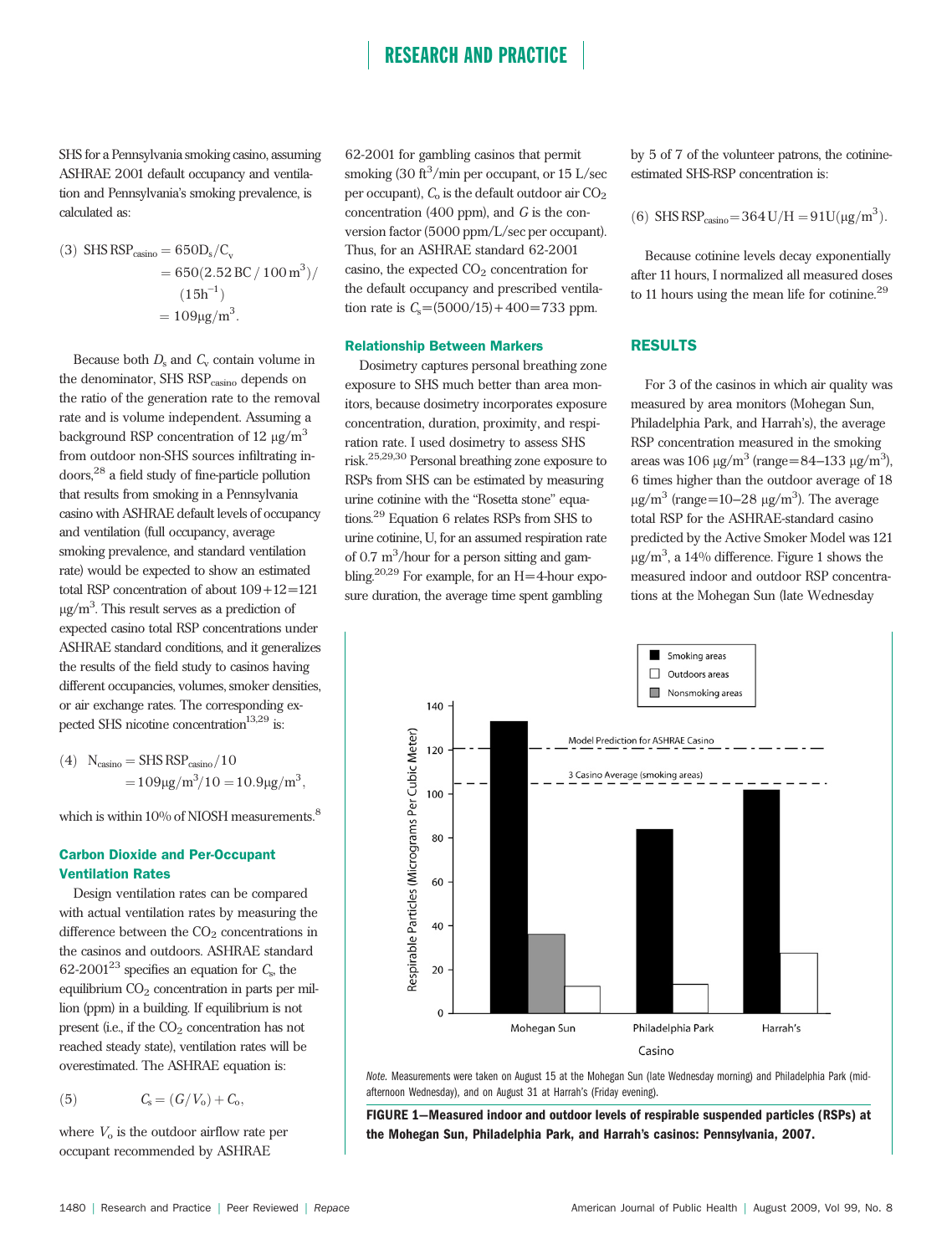morning), Philadelphia Park (mid-afternoon Wednesday), and Harrah's (Friday evening). Table 1 details the parameters measured and the smoker density calculated for each casino.

All casino smoking areas were heavily polluted, with time-averaged RSPs higher than those outdoors by a factor of approximately 11 for Mohegan Sun, 6 for Philadelphia Park, and 3.5 for Harrah's. During the same time period  $(11:55)$  AM to  $12:12$  PM), the RSP concentration in the Mohegan Sun's smoking area was over 5 times higher (201  $\mu$ g/m<sup>3</sup>) than in its separate, equally large nonsmoking area  $(37 \text{ µg/m}^3; P<.001)$ , but SHS in the nonsmoking area was still 3 times higher than were outdoor levels (13  $\mu$ g/m<sup>3</sup>;  $P<.001$ ).

Figure 2 compares indoor and outdoor PPAH concentrations at the 3 casinos. The average concentration of PPAH in the smoking areas of the 3 casinos was  $20 \text{ ng/m}^3$  $(range=14-29$  ng/m<sup>3</sup>), 4 times the outdoor average of 5 ng/m<sup>3</sup> (range=3–6 ng/m<sup>3</sup>). The concentration in the Mohegan Sun's nonsmoking area was 37% higher than were outdoor concentrations. When the ratios of either the arithmetic or geometric mean concentrations of RSPs from SHS to PPAHs from SHS for each of the 3 casinos were compared, the ratio for Harrah's was lower than were those of the other casinos (Table 1); the reason for this anomaly is unknown. However, a regression analysis of RSPs from SHS versus PPAHs from SHS (indoors minus outdoors) for the 3 casinos yielded the ratio 2172:1 ( $r^2$ =0.29) in units of  $\mu$ g/m<sup>3</sup>, which was in good agreement with previous measurements.<sup>14,22</sup>

#### Smoker Prevalence, Occupancy, and Ventilation

The 3-casino average observed prevalence of active smoking (Table 1) was 6.7%  $(range=4.6\% - 9.7\%)$ , compared with the predicted 8.3% (range=7.7%–9.7%). Because, as explained in the Methods section, total smoking prevalence is expected to be 3 times the prevalence of observed active smoking, estimated average smoking prevalence for the 3 casinos is  $3\times 6.7\% = 20.1\%$  $(range=13.8\% - 29.1\%), which is lower than$ the state smoking prevalence of 25%  $(range=23\% - 29\%)$ , as expected.<sup>26</sup>

|                                          |                         |                       | No. People | Average            | No. Burning | <b>HNdd</b>       | Outdoor<br><b>PAH</b>       | RSP Level<br>Indoor | RSP Level,<br>Outdoor | Estimated   |              | Estimated<br>ä     | Total RSP<br>Ratio of | Ratio of<br>Total |
|------------------------------------------|-------------------------|-----------------------|------------|--------------------|-------------|-------------------|-----------------------------|---------------------|-----------------------|-------------|--------------|--------------------|-----------------------|-------------------|
|                                          |                         | Ceiling               | Present,   | .<br>ا             | Cigarettes, | Level,            | Level,                      | Mean                | Mean                  | Smoker      | Burning      | Exchange           | to Back-              | PPAH to           |
| Area,                                    |                         |                       | Mean       | People Per         | Mean        | ng/m <sup>3</sup> | Mean                        | นg/m <sup>3</sup>   | $\mu$ g/m $^3$        | Preva-      | Cigarettes   | Rate               | ground                | Background        |
| $\mathfrak{t}$<br>Casino                 |                         | Height, Volume,<br>ft | $(SD)^a$   | $1000~\text{ft}^2$ | $(SD)^a$    | (SD)              | $\mu$ g/m <sup>3</sup> (SD) | (SD)                | (SD)                  | శ<br>lence, | per 100 $m3$ | $(C_v)$ , $h^{-1}$ | <b>RSP</b>            | PAH               |
| Mohegan Sun                              |                         |                       |            |                    |             |                   |                             |                     |                       |             |              |                    |                       |                   |
| 14145<br>Smoking section <sup>b</sup>    | $\overline{2}$          | 4806                  | 171 (43)   | 12                 | 16.7(9.1)   | 16.1 (14.5)       | 2.78 (2.38)                 | 133 (67)            | 12.6                  | 29.3        | 0.35         | 1.89               | $\Xi$                 | 5.8               |
|                                          |                         |                       |            |                    |             |                   |                             |                     | (4.4)                 |             |              |                    |                       |                   |
| 14145<br>Nonsmoking section <sup>b</sup> | $\overline{2}$          | 4806                  |            | $\vdots$           | $\circ$     | 3.81 (2.55)       | 2.78 (2.38)                 | 36 <sup>a</sup>     | $10.5^{a}$            | $\circ$     | $\circ$      |                    | 3.4                   | 1.4               |
|                                          |                         |                       |            |                    |             |                   |                             | (43)                | (10)                  |             |              |                    |                       |                   |
| Philadelphia Park <sup>c</sup>           | 31671 12                | 10761                 | 477 (30)   | 15                 | 22(1.4)     | 14.1 (15.0)       | 5.56 (3.94)                 | 84                  | 13.3                  | 13.8        | 0.20         | 1.67               | ဖ                     | 2.5               |
|                                          |                         |                       |            |                    |             |                   |                             | (44)                | (3.3)                 |             |              |                    |                       |                   |
| Harrah's <sup>d</sup>                    |                         | 160 000 28.83 13119   | 2875       | $\frac{8}{2}$      | 169 (35)    | 29 (29)           | 5(10)                       | 102                 | 28                    | 17.6        | 0.13         | 1.14               | 3.6                   | 5.8               |
|                                          |                         |                       |            |                    |             |                   |                             | (34)                | (12)                  |             |              |                    |                       |                   |
| All smoking areas, mean                  |                         |                       |            |                    |             | 19.7 (8.1)        | 5.4(2.6)                    | 106                 | $\frac{8}{18}$        |             |              |                    | 5.9                   | 3.6               |
|                                          |                         |                       |            |                    |             |                   |                             | (25)                | (8.7)                 |             |              |                    |                       |                   |
| All smoking areas, median                |                         |                       |            |                    |             | 16.1              | 5.6                         | 102                 | $\mathbf{r}$          |             |              |                    | 7.8                   | 2.9               |
| ASHRAE standard casino design            | $\overline{14}$<br>1000 | 14000                 | 120        | 120                | $\vdots$    | $\vdots$          | $\vdots$                    | 121                 | $\mathfrak{a}$        | 25          | 2.52         | 15                 | $\Omega$              | $\vdots$          |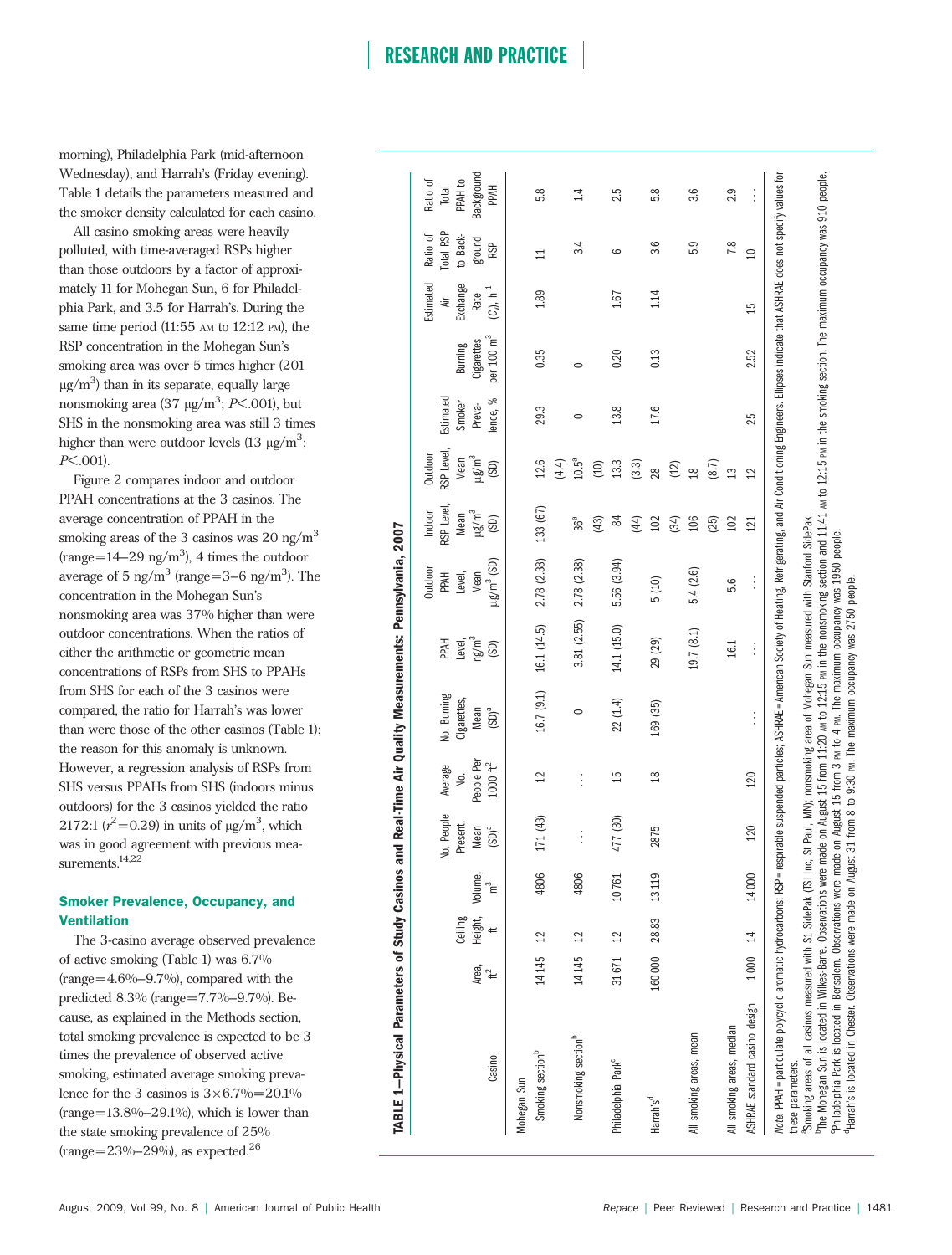

Sun only.

FIGURE 2—Measured indoor and outdoor levels of particulate polycyclic aromatic hydrocarbons (PPAHs) at 3 Pennsylvania casinos in 2007.

For the 3 casinos for which area occupancy was recorded, Mohegan Sun had an occupancy level of only 19% of the maximum, Philadelphia Park averaged only 25% of the maximum, and Harrah's was at maximum occupancy. Occupancies were not measured in the cotinine study.

These casinos were well ventilated: the mean observed  $CO<sub>2</sub>$  concentration was 730 ppm (SD= 46 ppm; 23 L/sec per occupant), compared with a predicted  $CO<sub>2</sub>$  concentration for the ASHRAE 2001 model casino of 733 ppm (15 L/sec per occupant; Table 2).

#### Cotinine-Estimated Respirable Suspended Particle Levels

Table 3 shows total RSP and PPAH personal breathing zone exposure, that is, cotinine-derived RSPs from SHS (based on the urine cotinine of volunteers) plus estimated background RSPs, which were estimated from Pennsylvania's PM2.5 outdoor–air quality monitoring network.27,31 Smoker density was not recorded.

The estimated personal breathing zone concentration of RSPs from SHS was calculated using equation 6; the median increase in urine cotinine for all volunteers was 1.9 ng/mL (Table 3). For postexposure urine cotinine collected after 11 hours, the measured dose was

adjusted $^{29}$  for the decay of cotinine. For cotinine-estimated RSP exposures from SHS, the mean personal breathing zone level (weighted by the time volunteers spent in the casinos) averaged over all 7 volunteers was  $160 \mu g/m^3 (SD=81$  $\mu$ g/m<sup>3</sup>). Outdoor RSP levels were not recorded in the biomarker study. Outdoor background RSP levels, estimated from the Pennsylvania  $PM_{2.5}$  air

quality–data monitoring network,<sup>31</sup> averaged about 14  $\mu$ g/m<sup>3</sup> for the appropriate dates, yielding a total estimated combined personal breathing zone RSP exposure of  $174 \mu g/m^3$ . .

#### Odor and Irritation From Secondhand **Smoke**

Log-probability analysis (not shown) indicated that all of the RSPs measured in the smoking areas of the 3 casinos exceeded the Junker et el. odor acceptability threshold $17$  by factors ranging from 10 to 1000, with geometric mean factors ranging from 64 to 104, whereas the Mohegan Sun's nonsmoking area exceeded it by a factor of 24. With respect to irritation, the 3 casino smoking areas exceed the Junker et al. threshold by factors of about 2.5 to more than 100. Thus, both odor and irritation levels for nonsmokers were massively exceeded by the SHS in casino smoking areas. In the nonsmoking area of the Mohegan Sun, the odor threshold was exceeded by factors ranging from 3 to more than 200, whereas the irritation threshold was exceeded for 99.9% of the data by factors ranging up to 200. This may result in loss of nonsmokers' patronage.<sup>32</sup>

#### Risk Calculation

The estimated risk of SHS exposure for casino workers was calculated by transforming the RSPs from SHS derived from the casino patrons' cotinine into its equivalent SHS nicotine, and then estimating risk with an exposure response model.29,30 Based on dosimetric levels

#### TABLE 2—Ventilation Rates Derived From Carbon Dioxide in 3 Casinos in Which Smoking Is Permitted: Pennsylvania, 2007

| Casino                            | ppm (SD)         | ppm (SD)      | 1000 $ft^2$ | Avg Outdoor $CO2$ , Indoor $CO2$ , Casino Area, Casino Occupancy<br>(SD) | People per<br>1000 $ft^2$ | Estimated<br>Ventilation Rate.<br>L/s per Occupant |
|-----------------------------------|------------------|---------------|-------------|--------------------------------------------------------------------------|---------------------------|----------------------------------------------------|
| Mohegan Sun                       | $473^a$          | $730^b$ (191) | 14.1        | $171^{\circ}$ (43)                                                       | 12                        | 19.4                                               |
| Philadelphia Park                 | 468 <sup>b</sup> | $776^b$ (74)  | 31.7        | $477^b$ (30)                                                             | 15                        | 16.2                                               |
| Harrah's                          | 537 <sup>b</sup> | $684^b$ (116) | 160         | $2875^b$ (105)                                                           | 18                        | 34                                                 |
| Mean for 3 casinos                | 493 (38)         | 730 (46)      | .           | $\cdot$ $\cdot$ $\cdot$                                                  | 15(3)                     | 23(9)                                              |
| <b>ASHRAE Standard</b>            | 400              | 733           | 1           | 120                                                                      | 120                       | 15                                                 |
| 62-2001 Design Value <sup>d</sup> |                  |               |             |                                                                          |                           |                                                    |

Note. ASHRAE = American Society of Heating, Refrigerating, and Air Conditioning Engineers.

<sup>a</sup>One measurement.

<sup>b</sup>Two measurements.

<sup>c</sup>Three measurements.

<sup>d</sup>ASHRAE no longer recommends ventilation rates for smoking premises.<sup>21</sup> All casinos exceeded the ventilation rate per occupant recommended by ASHRAE Standard 62-2001.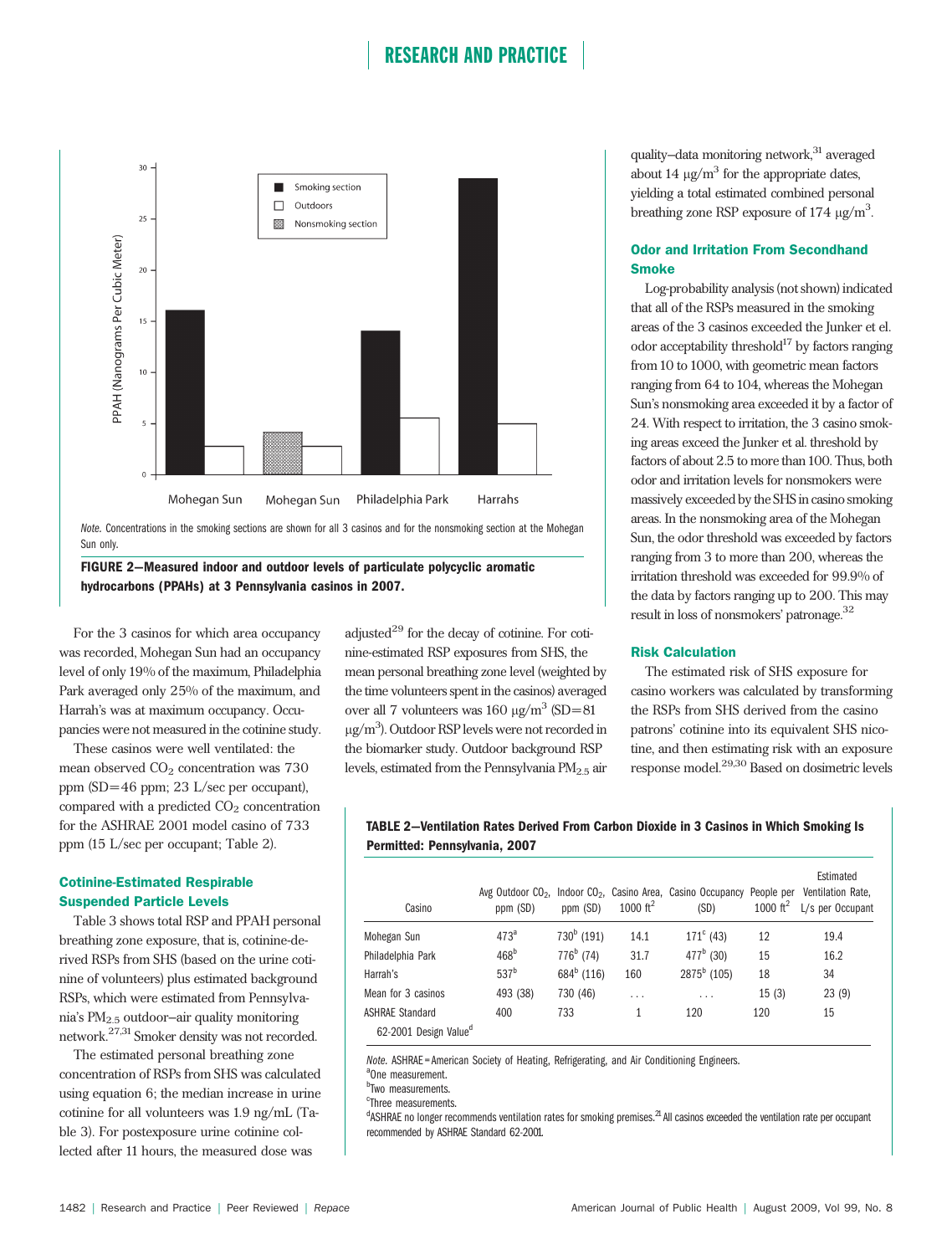#### TABLE 3—Urine Cotinine and Respirable Suspended Particle (RSP) Concentrations Attributable to Secondhand Smoke (SHS) Among Visitors to 3 Casinos in Which Smoking Is Permitted: Pennsylvania, 2007

|                             | Time of Previsit<br>Urine Sample,<br>(Hours Spent<br>in Casino) | Arrival<br>Time | Hours Elapsed<br>Between Leaving<br>Casino and<br>Urine Sample | Previsit<br>Urine<br>Cotinine,<br>ng/mL | Postvisit<br>Urine<br>Cotinine,<br>ng/mL | Change in<br>Urine<br>Cotinine,<br>ng/mL | Adjusted <sup>a</sup><br><b>Estimated SHS</b><br>RSP, $\mu$ g/m <sup>3</sup> | Estimated<br>Outdoor<br>Background<br>RSP, $\mu$ g/m <sup>3</sup> | Estimated<br>Total<br><b>RSP</b> <sup>c</sup> | Ratio, Total<br>RSP to<br>Background |
|-----------------------------|-----------------------------------------------------------------|-----------------|----------------------------------------------------------------|-----------------------------------------|------------------------------------------|------------------------------------------|------------------------------------------------------------------------------|-------------------------------------------------------------------|-----------------------------------------------|--------------------------------------|
| The Meadows, Meadowlands    |                                                                 |                 |                                                                |                                         |                                          |                                          |                                                                              |                                                                   |                                               |                                      |
| (Washington County)         |                                                                 |                 |                                                                |                                         |                                          |                                          |                                                                              |                                                                   |                                               |                                      |
| Participant 1               | $3:39$ PM $(4)$                                                 | 5:30 PM         | 11.33                                                          | 0.1                                     | 2.3                                      | 2.2                                      | 204                                                                          | 14                                                                | 218                                           | 16                                   |
| Participant 2               | $3:45$ PM $(4)$                                                 | 5:30 PM         | 11.25                                                          | < 0.1                                   | 1.0                                      | 0.9                                      | 83                                                                           | 14                                                                | 97                                            | $\overline{1}$                       |
| Participant 3               | $4:55$ PM $(4)$                                                 | 5:30 PM         | 12.97                                                          | < 0.1                                   | 3.1                                      | 3.0                                      | 295                                                                          | 14                                                                | 309                                           | 22                                   |
| Philadelphia Park, Bensalem |                                                                 |                 |                                                                |                                         |                                          |                                          |                                                                              |                                                                   |                                               |                                      |
| (Bucks County)              |                                                                 |                 |                                                                |                                         |                                          |                                          |                                                                              |                                                                   |                                               |                                      |
| Participant 4               | $3:30$ PM $(4)$                                                 | 5:00 PM         | 15                                                             | ${}_{<0.1}$                             | 2.0                                      | 1.9                                      | 201                                                                          | 14                                                                | 215                                           | 15                                   |
| Participant 5               | $3:00 \text{ PM } (5)$                                          | 5:00 PM         | 10                                                             | < 0.1                                   | 2.1                                      | 2.0                                      | 146                                                                          | 14                                                                | 160                                           | 11                                   |
| Participant 6               | $3:00$ PM $(5)$                                                 | 5:00 PM         | 11                                                             | < 0.1                                   | 2.0                                      | 1.9                                      | 139                                                                          | 14                                                                | 153                                           | 11                                   |
| Presque Isle Downs          |                                                                 |                 |                                                                |                                         |                                          |                                          |                                                                              |                                                                   |                                               |                                      |
| (Erie County)               |                                                                 |                 |                                                                |                                         |                                          |                                          |                                                                              |                                                                   |                                               |                                      |
| Participant 7               | $9:30$ PM $(4)$                                                 | 12:00 PM        | 16                                                             | ${}_{<0.1}$                             | 0.6                                      | 0.5                                      | 55                                                                           | 11                                                                | 66                                            | 5                                    |
| Participant 8               | 11:30 PM                                                        | 2:00 PM         | 17                                                             | < 0.1                                   | .                                        | $\cdots$                                 | .                                                                            | 11                                                                | .                                             | .                                    |
| Mean for 3 casinos          |                                                                 |                 |                                                                |                                         |                                          | $1.9^d$ (0.5-3.0) <sup>e</sup>           | 160 (81)                                                                     | 13.6                                                              | 174 (82)                                      |                                      |

Note. Participants 1-6 visited the casinos on August 13; participant 7 visited the casino on August 20.

<sup>a</sup>Adjusted for postvisit elapsed time greater than 11 hours.

<sup>b</sup>US Environmental Protection Agency.<sup>26</sup>

c Total RSPs are RSPs from SHS plus outdoor RSPs.

<sup>d</sup>Median.

e Range.

of SHS calculated for casino patrons in this study, casino workers are exposed to SHS at a concentration of 160  $\mu$ g/m<sup>3</sup> (or to 16  $\mu$ g/m<sup>3</sup> of SHS nicotine<sup>13,30</sup>) during the typical 250 8-hour workdays a year. An exposure–response relationship relating a 40-year working lifetime average exposure to SHS nicotine to cumulative excess risk of coronary heart disease and lung cancer mortality is given by the expression:

 $(7)$  ER =  $(11$  deaths per 1000 workers $)/$  $(40 \text{ years} - 7.5 \mu\text{g/m}^3 \text{ SHS})$ nicotine 40-year working -lifetime average).<sup>13,30</sup>

The combined excess risk of mortality from SHS exposure for nonsmoking workers exposed to an average exposure concentration, N, is then estimated by the equation:

$$
(8) \tRisk = ER \times N.
$$

For Pennsylvania casino workers this is calculated as:

(9) Risk = 
$$
ER \times N = (11 \text{ deaths} / 1000 \text{ workers} - 7.5 \mu\text{g/m}^3)
$$
  
\n $\times 16 \mu\text{g/m}^3$   
\n= 23.5 deaths per 1000 workers  
\nin 40 years.

Pennsylvania's gaming industry will ultimately provide 12364 direct employment positions.<sup>33</sup> Assuming that 75% are nonsmokers, there will be an estimated 5.9 deaths per 10000 nonsmoking workers per year attributable to SHS. An estimated 91% of these deaths will be from coronary heart disease, and 9% from lung cancer.<sup>30</sup>

#### **DISCUSSION**

Mining is described as the most dangerous industry.<sup>34</sup> Sixteen Pennsylvania miners died in 15 disasters from 1995 to 2002, a rate of 1.2 deaths per 10000 mine workers per year.<sup>34</sup> The estimated rate of worker deaths per year from SHS is about 5 times the average annual death

rate for Pennsylvania miners in coal mine disasters. By the workplace standards of the US Occupational Safety and Health Administration (OSHA), which employs a 45-year average time period, casino workers' risk from SHS-induced lung cancer and heart disease combined is 26 times the level indicating significant risk of material impairment health.<sup>30</sup>

Pennsylvania's new clean indoor air law permits smoking in 25% to 50% of casino floors. Confining smokers to a smaller area will increase the local smoker density in the smoking area and not protect nonsmoking areas from drifting or recirculated tobacco smoke.

Another comparison is afforded by evaluating the cotinine-derived RSP plus background RSP concentrations  $(174 \text{ µg/m}^3)$  through use of the federal Air Quality Index. A worker or patron in a casino for 8 hours a day and exposed to a background RSP concentration of 14  $\mu$ g/m<sup>3</sup> for the remaining 16 hours of the day would be exposed to an average daily concentration of RSP of 67  $\mu$ g/m<sup>3</sup>. Some casino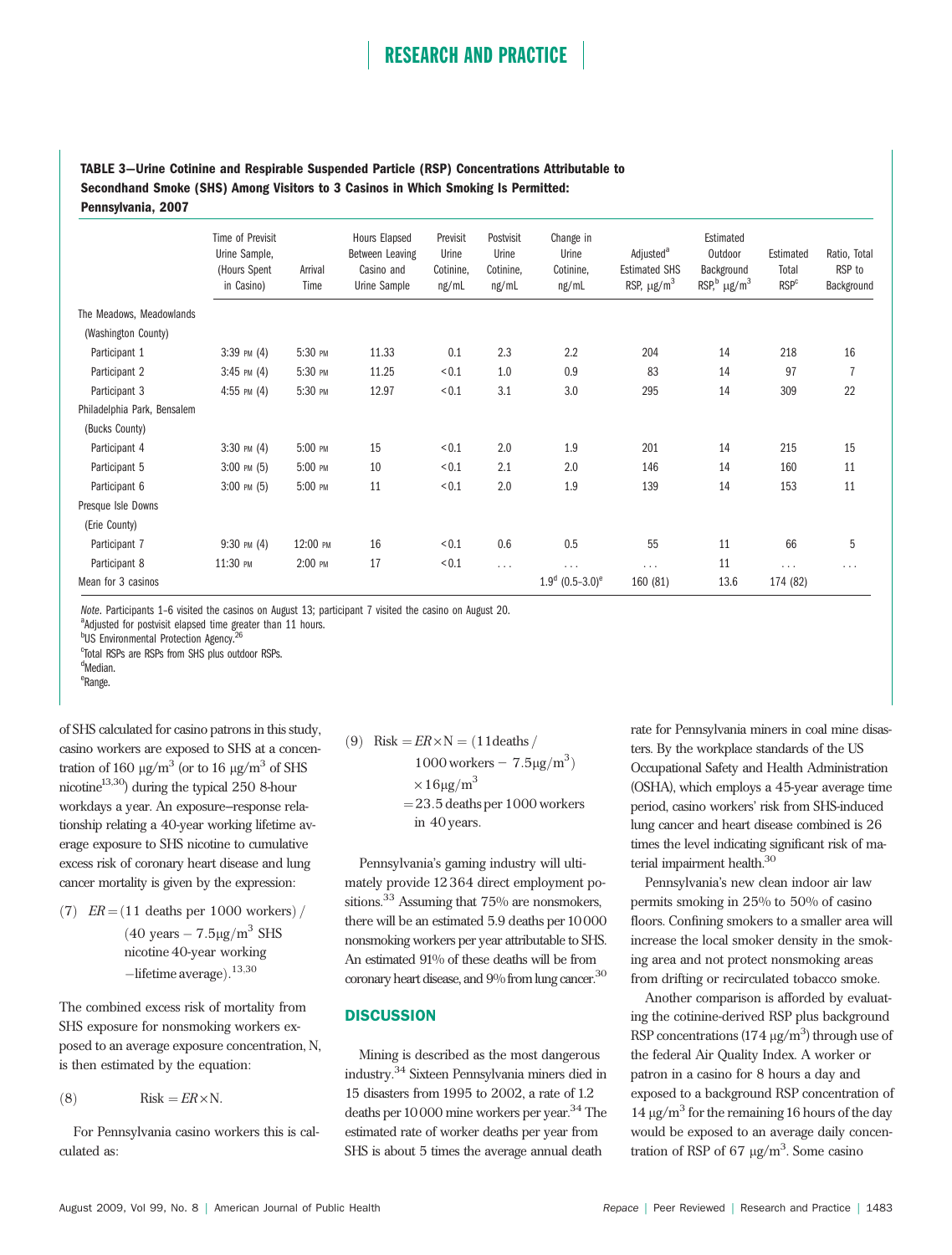patrons spend entire 24-hour periods within the confines of a casino and may experience longer periods of exposure than do workers, increasing their daily exposure to  $174 \mu g/m^3$ . . By Air Quality Index standards,<sup>20,22,35</sup> 24-hour PM<sub>2.5</sub> levels of 65.5 to 150.4  $\mu$ g/m<sup>3</sup> constitute "unhealthy" air, and levels of  $150.5$  to  $250.4$   $\mu$ g/  $m<sup>3</sup>$  constitute "very unhealthy" air. By comparison, the average outdoor air quality level of 14  $\mu$ g/m<sup>3</sup> for the dates of the study was in the "good" range  $(<$ 15 µg/m<sup>3</sup>).<sup>28</sup> Assuming a concentration of RSPs from SHS 2000 times that of PPAHs,<sup>14</sup> a casino worker's 8-hour work-shift exposure to cotinine-derived PPAH is  $80 \text{ ng/m}^3$ , , which is 15 times higher than that in outdoor levels. NIOSH has issued a new Health Hazard Evaluation Report, detailing an 8-hour work shift increase of 8 ng/ml in the geometric mean urine cotinine for 124 nonsmoking casino dealers, as well as absorption of a tobacco-specific carcinogen, NNK. NIOSH recommended a ban on smoking in the casinos.<sup>38</sup>

#### Risk Uncertainty

The uncertainty in dose-based risk assessment is driven by uncertainty in exposure, dose, and dose–response. Exposure uncertainty is driven by daily differences in SHS concentrations in a single casino and among casinos. For the 3 casinos in this study, the standard deviation between casinos was about 25%. Although the monitors provided readings every 10 seconds over several hours and 7 volunteers visited 3 casinos, only single days were measured, so that the results are less robust than if repeated sampling days in the same location had been performed. NIOSH found a 50% variation in the personal exposures of casino workers, although the median nicotine concentration differed by less than 10% from the Active Smoker Model prediction, which predicted the average 3-casino total RSP to within 14%. The lung cancer risk model used here for casino workers has an estimated uncertainty of less than 5%; mortality predictions of all credible published models differ by about 50%.36,37 The heart disease risk model used here may underestimate risk by as much 50%.30 The largest uncertainty in measured cotinine is because of individual biological differences, which have been estimated to contribute  $40\%$  to the variance.<sup>30</sup> Thus, average risk uncertainty is estimated to be within  $\pm 200\%$ 

based on currently available data. Additional casino measurements will provide better estimates.

#### Conclusions

Despite ventilation rates per occupant 50% higher on average than those formerly recommended by ventilation engineers for smoking-permissible casinos, the average RSP concentration measured inside 3 Pennsylvania casinos in which smoking was permitted averaged 6 times that of outdoor levels; PPAH concentrations averaged 4 times outdoor levels, exposing both workers and patrons to harmful levels of air pollution. In the only casino with a separate nonsmoking floor, considerable amounts of RSPs and PPAHs infiltrated the nonsmoking salon. Based on measured RSP levels, SHS odor and irritation thresholds were massively exceeded in smoking areas and considerably exceeded in 1 nonsmoking salon. Using default values, the Active Smoker Model predicted combined RSP observations to within 14%.

Based on cotinine-derived RSP levels, SHS in Pennsylvania casinos produces an estimated excess mortality of approximately 6 deaths per year per10000 workers at risk, 5 times the rate at which Pennsylvania coal miners have died in mining disasters and 26 times OSHA's significant risk level. Nonsmoking workers or patrons exposed to casino SHS at the observed level of occupancy for 8 hours would experience ''unhealthy air'' according to the US Air Quality Index and, at maximum occupancy or exposure duration, "very unhealthy" air. Cotinine-derived PPAHs from SHS increase workers' 24-hour exposure to PPAHs by more than 5 times measured outdoor background levels.

Further research is needed to generalize exposures observed in this study to the casino industry as a whole. It is clear, however, that Pennsylvania casino workers and patrons are put at significant excess risk of heart disease and lung cancer from SHS through a failure to include casinos in the state's smoke-free workplace law.  $\blacksquare$ 

#### About the Author

James L. Repace is with Repace Associates Inc, Bowie, MD, and the Department of Public Health and Family Medicine, Tufts University School of Medicine, Boston, MA.

Correspondence should be sent to James L. Repace, MSc, Repace Associates Inc, 101 Felicia Ln, Bowie, MD, 20720 (e-mail: repace@comcast.net). Reprints can be ordered

from http://www.ajph.org by clicking on the ''Reprints/ Eprints'' link.

This article was accepted October 22, 2008.

#### **Acknowledgments**

Financial support was provided by the Pennsylvania Alliance to Control Tobacco and from the Department of Civil and Environmental Engineering, Stanford University (project contract 20327320; Human Exposure Analysis to Pollutants From Secondhand Smoke). Funding originated from the Flight Attendant Medical Research Institute, Miami, FL.

J. B. Meyer and J. Kulaga provided invaluable assistance with air quality and cotinine data collection and volunteer recruitment.

#### Human Participant Protection

The cotinine study was approved by the Pennsylvania Alliance to Control Tobacco's institutional review panel.

#### References

1. American Gaming Association. State of the states—the 2008 AGA survey of casino entertainment. Available at: http://www.americangaming.org/survey/ index.cfm. Accessed August 20, 2008.

2. Americans for Nonsmokers Rights. 100% smokefree casinos and other gambling venues #18. 2007. Available at: http://www.no-smoke.org/goingsmokefree. php?id=519#maps. Accessed September 20, 2007.

3. Beringer SG, Martin M, Susman TM. Indoor Air Quality and the Gaming Industry. Washington, DC: American Gaming Association; 2006.

Mandel LL, Glantz SA. Hedging their bets: tobacco and gambling industries work against smoke-free policies. Tob Control. 2004;13:268–276.

5. Air Resources Board, California Environmental Protection Agency. Proposed identification of environmental tobacco smoke as a toxic air contaminant. 2006. Available at: http://www.arb.ca.gov/regact/ets2006/ ets2006.htm. Accessed December 8, 2008.

The Health Consequences of Involuntary Exposure to Tobacco Smoke: A Report of the Surgeon General. Washington, DC: US Dept of Health and Human Services; 2006.

7. US Centers for Disease Control and Prevention. Smoking and tobacco use fact sheets. Available at: http:// www.cdc.gov/tobacco/data\_statistics/Factsheets. Accessed December 8, 2008.

8. Trout D, Decker J, Mueller C, Bernert JT, Pirkle J. Exposure of casino employees to environmental tobacco smoke. J Occup Environ Med. 1998;40:270–276.

9. Mullen v Treasure Chest Casino LLC, 186 F3d 620 (5th Cir 1999), settled out of court.

10. Januszewski v Horseshoe Hammond, No. 2:00CV352JM (ND Ind.), settled out of court.

11. Avallone et al. v American Tobacco Company, et al., Superior Court of New Jersey, Middlesex County, April 23, 1998, dismissed.

12. Badillo et al. v American Tobacco Co. (class action US Dist Ct Nevada 1997 decertified).

13. Repace JL, Lowrey AH. An enforceable indoor air quality standard for environmental tobacco smoke in the workplace. Risk Anal. 1993;13:463–475.